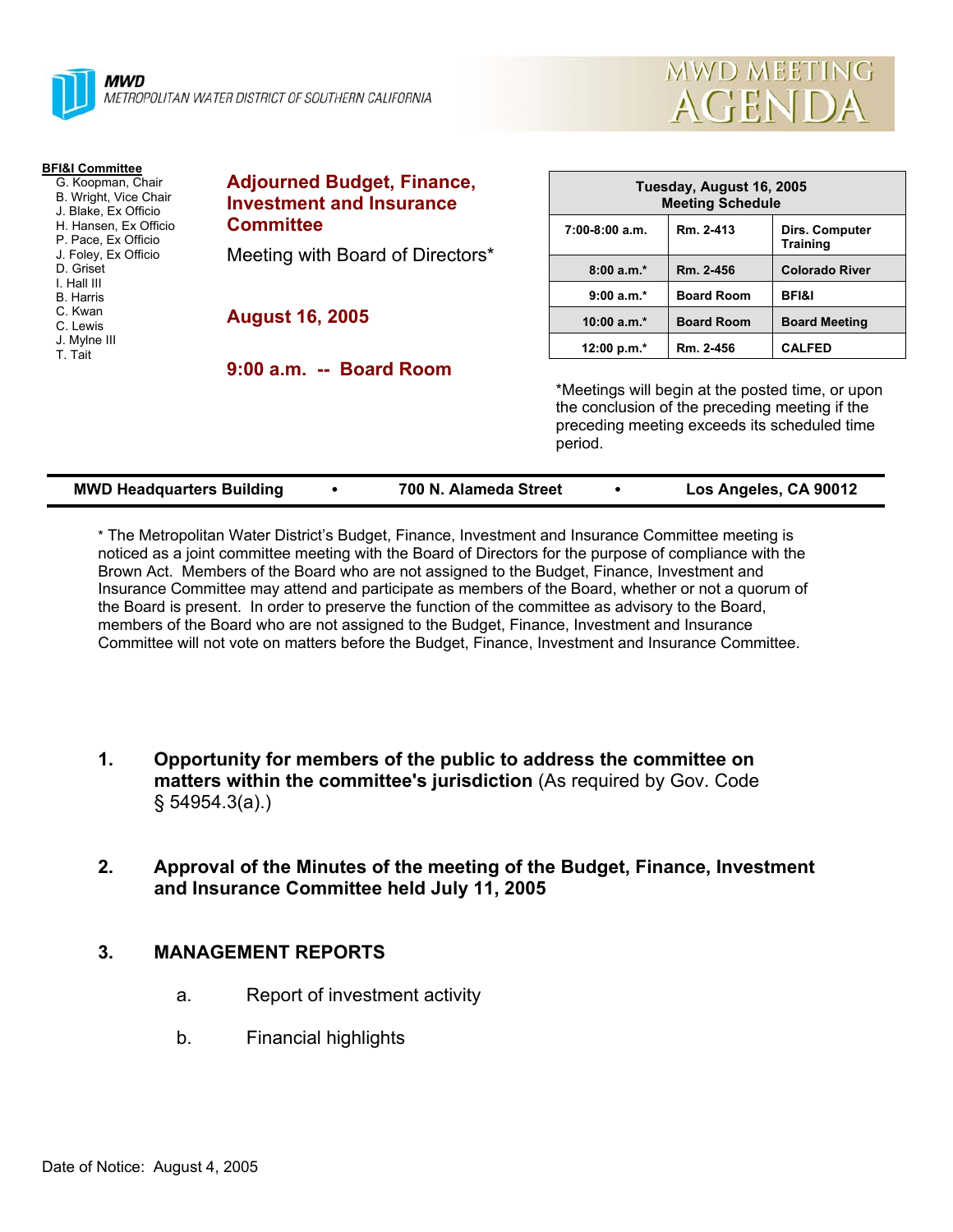# **4. OTHER MATTERS**

- 5D. Tax levy for fiscal year 2005/06. (BFI&I)
	- 5D-1 Report on list of certified assessed valuations for fiscal year 2005/06 and tabulation of assessed valuations, percentage participation, and vote entitlement of member public agencies as of August 16, 2005. **(To be distributed at meeting)**
	- 5D-2 Adopt resolution establishing the tax rate for fiscal year 2005/06. **(To be distributed at meeting)**

#### **5. CONSENT CALENDAR ITEMS — ACTION**

None

#### **6. OTHER BOARD ITEMS — ACTION**

None

## **7. BOARD INFORMATION ITEMS**

None

# **8. COMMITTEE ITEMS**

None

## **9. COMMITTEE WORKSHOP**

a. Oral report on debt principles

## **10. FOLLOW-UP ITEMS**

None

## **11. FUTURE AGENDA ITEMS**